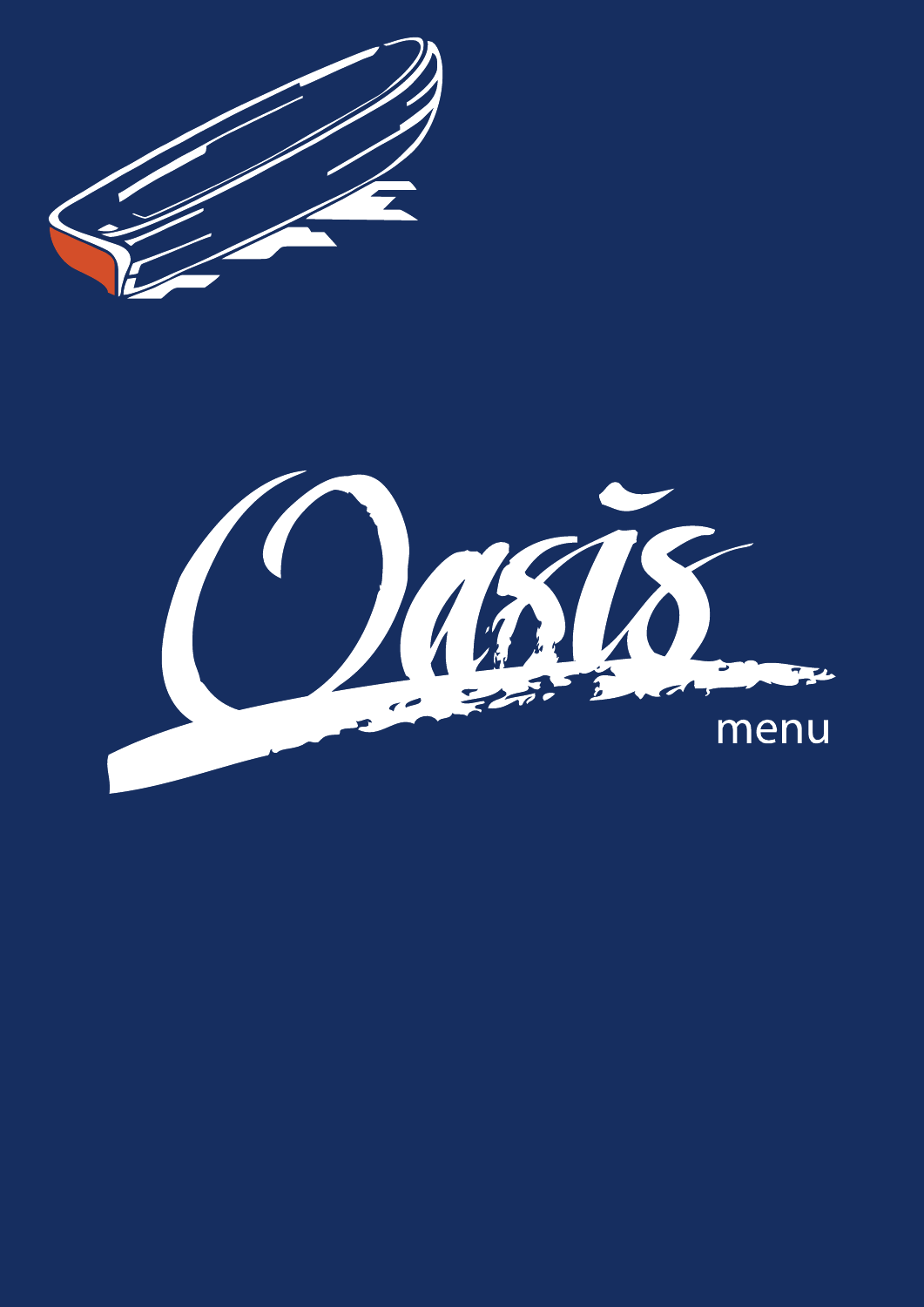# **INSIDE FRONT COVER**

## *Oasis Restaurant and Bar, Preston, Weymouth*

*www.cafeoasis.co.uk info@cafeoasis.co.uk 01305 833054*

# *OASIS DRINKS/SNACKS*

| <b>HOT DRINKS</b>    | Large | <b>Small</b>    |
|----------------------|-------|-----------------|
| Tea                  | £1.60 |                 |
| Americano            | £2.55 | £1.80           |
| Cappuccino           | £3.20 | £2.15           |
| Latte                | £3.20 | £2.15           |
| <b>Flat White</b>    |       | £2.60           |
| Espresso             | £2.15 | £1.60           |
| Mocha                | £3.90 |                 |
| Babycino             |       | 95p             |
| <b>Hot Chocolate</b> | £3.40 | £2.20           |
| Macchiato            |       | £2.50           |
| Cortado              |       | £2.50           |
| Extra Shot           |       | 60 <sub>p</sub> |
|                      |       |                 |

#### **CAKES AND SNACKS** (subject to availability)

| <b>Brownie (Gluten Free)</b>  | £2.50 |
|-------------------------------|-------|
| Banana Bread                  | £2.50 |
| Lemon Drizzle                 | £2.50 |
| Victoria Sponge (Gluten Free) | £3.00 |
| Teacake                       | £1.80 |
| Pain au Chocolat              | f1.40 |
| Natural Bar                   | £1.70 |
| <b>Moores Biscuits</b>        | £1.00 |
| Oreo                          | £1.80 |
| Confectionary                 | 95p   |
| <b>Wafer Biscuit</b>          | £1.80 |
| Crisps/Cheddars               | f1.00 |
| Free From                     | £2.20 |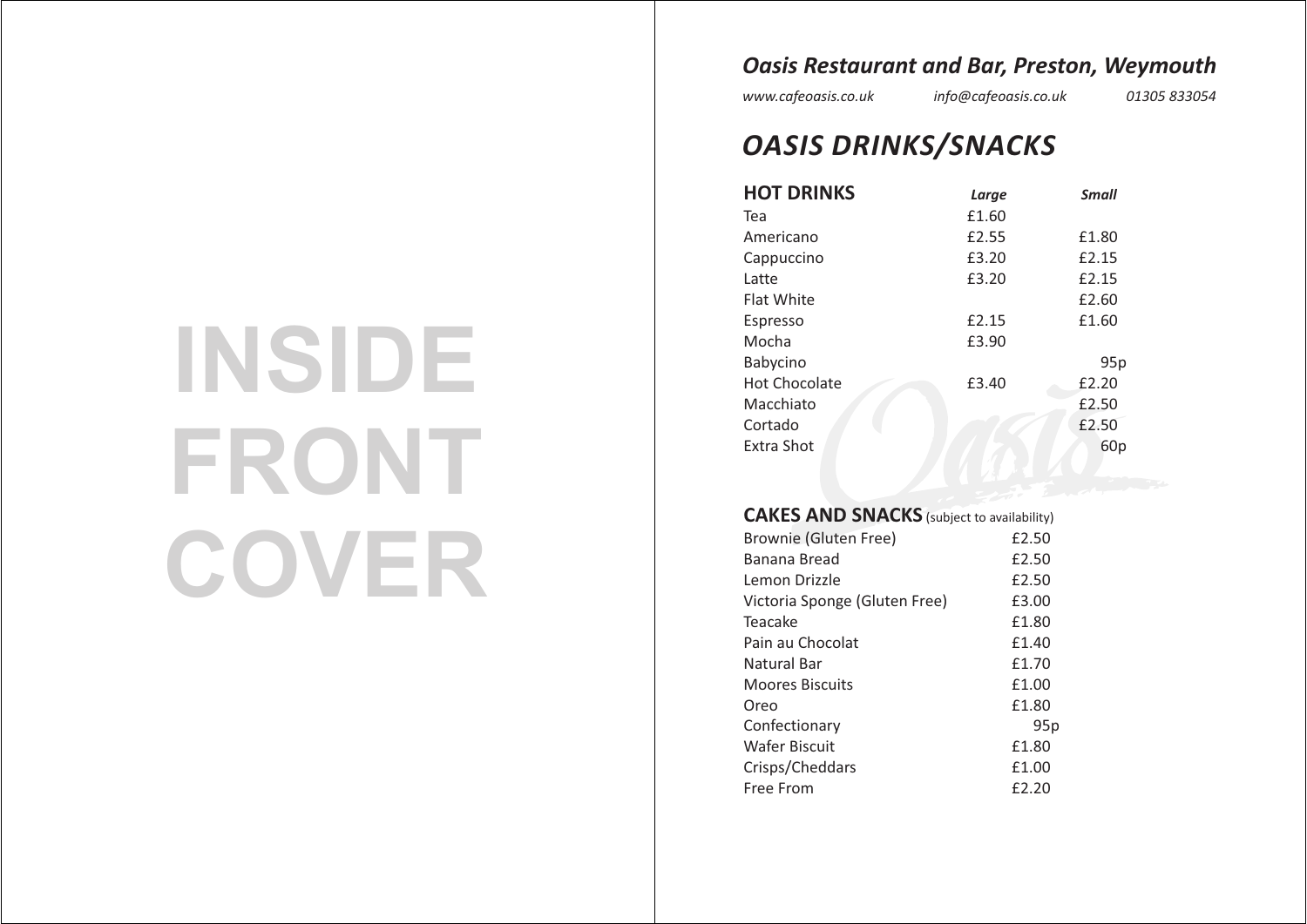# *OASIS BREAKFAST MENU*

**BREAKFAST** (until 11:30am) Set Breakfasts - no variations allowed

#### *PLEASE GIVE TABLE NUMBER, ORDER AND PAY AT THE COUNTER OR KIOSK*

| English Breakfast<br>2 Bacon, 2 Sausages, Hash Browns, Beans, Egg, Toast and Butter  | £9.70 |
|--------------------------------------------------------------------------------------|-------|
| Vegetarian Breakfast<br>Hash Browns, Mushrooms, Tomato, Beans, Egg, Toast and Butter | £9.50 |
| <b>Small Breakfast</b><br>Sausage, Bacon, Egg, Hash Browns, Beans                    | £6.90 |

-----------------------------------------------------------------------

| Muesli, Yoghurt and Compote                            | £4.90 |
|--------------------------------------------------------|-------|
| Pancakes with Natural Yoghurt and Mixed Berry Compote  | £5.80 |
| Fried Eggs on Toast<br>(scambled or poached 80p extra) | £4.80 |
| Toast, Butter and Marmalade or Jam (2 Slices)          | f2.10 |
| Bacon Sandwich                                         | £4.70 |
| Sausage Sandwich                                       | £4.30 |
| Bacon Baguette                                         | £5.60 |
| Sausage Baguette                                       | £5.20 |
|                                                        |       |

Mushrooms, Egg, Hash Brown or Tomatoes Extra <br>**E1.65** 

# *OASIS LUNCH MENU*

**LUNCH** (until 11:30 to 2:30, Sandwiches until 3:00pm) See specials board also Please specify Gluten Free bread if required

#### *PLEASE GIVE TABLE NUMBER, ORDER AND PAY AT THE COUNTER OR KIOSK*

|                                                                                                                                          |                                                                                                                                                                                             | £6.00                                                                               |
|------------------------------------------------------------------------------------------------------------------------------------------|---------------------------------------------------------------------------------------------------------------------------------------------------------------------------------------------|-------------------------------------------------------------------------------------|
|                                                                                                                                          |                                                                                                                                                                                             | £12.00                                                                              |
| with red pepper, relish, gherkins, chips and salad                                                                                       |                                                                                                                                                                                             | $+£1.00$                                                                            |
| Penne Pasta<br>with Prawns, Chorizo, Tomato and Basil Sauce                                                                              |                                                                                                                                                                                             | £14.50                                                                              |
| with Garlic Butter and half Baguette                                                                                                     |                                                                                                                                                                                             | £14.00                                                                              |
| Lemon and Chilli Butter and half Baguette                                                                                                |                                                                                                                                                                                             | £11.50                                                                              |
| Mussels with Garlic, White Wine and Cream<br>with Chips                                                                                  |                                                                                                                                                                                             | £15.50                                                                              |
| Honey and Maple Glazed Ham<br>with two free-range Eggs and Chips                                                                         |                                                                                                                                                                                             | £12.80                                                                              |
| North African Fish Stew with half Baguette<br>(fish stew with Moroccan spices, tomato, vegetables,<br>mussels, prawns, scallops and cod) |                                                                                                                                                                                             | £16.00                                                                              |
| Beer Battered Fish and Chips<br>with tartare sauce and salad                                                                             |                                                                                                                                                                                             | £15.00                                                                              |
| Homemade Oasis Cheeseburger<br>with Red Pepper Relish, Gherkin, Homemade Coleslaw,<br>Chips and Salad                                    |                                                                                                                                                                                             | £14.80                                                                              |
| with Greek salad and Chilli Jam                                                                                                          |                                                                                                                                                                                             | £14.00                                                                              |
|                                                                                                                                          |                                                                                                                                                                                             |                                                                                     |
|                                                                                                                                          |                                                                                                                                                                                             |                                                                                     |
| <b>Mixed Olives</b><br>Mixed Leaf, Tomato and Red Onion Salad<br><b>Greek Salad</b><br>Chips<br>Cheesy Chips<br><b>Beetroot Coleslaw</b> |                                                                                                                                                                                             | £4.50<br>£5.00<br>£6.00<br>£3.70<br>£4.80<br>£3.50                                  |
|                                                                                                                                          | (vg) Soup of the Day<br>(vg) Plant Burger<br>(gf) Seared Lyme Bay Scallops<br>(gf) Shell on King Prawns with<br>(gf)<br>(gf)<br>(gf) Lemon and Oregano Chicken Skewers<br>SIDES (until 3pm) | <b>Extra Cheese</b><br>(vg) Vegetarian (gf) Gluten Free but please specify GF bread |

Children's Meals and Sandwiches overleaf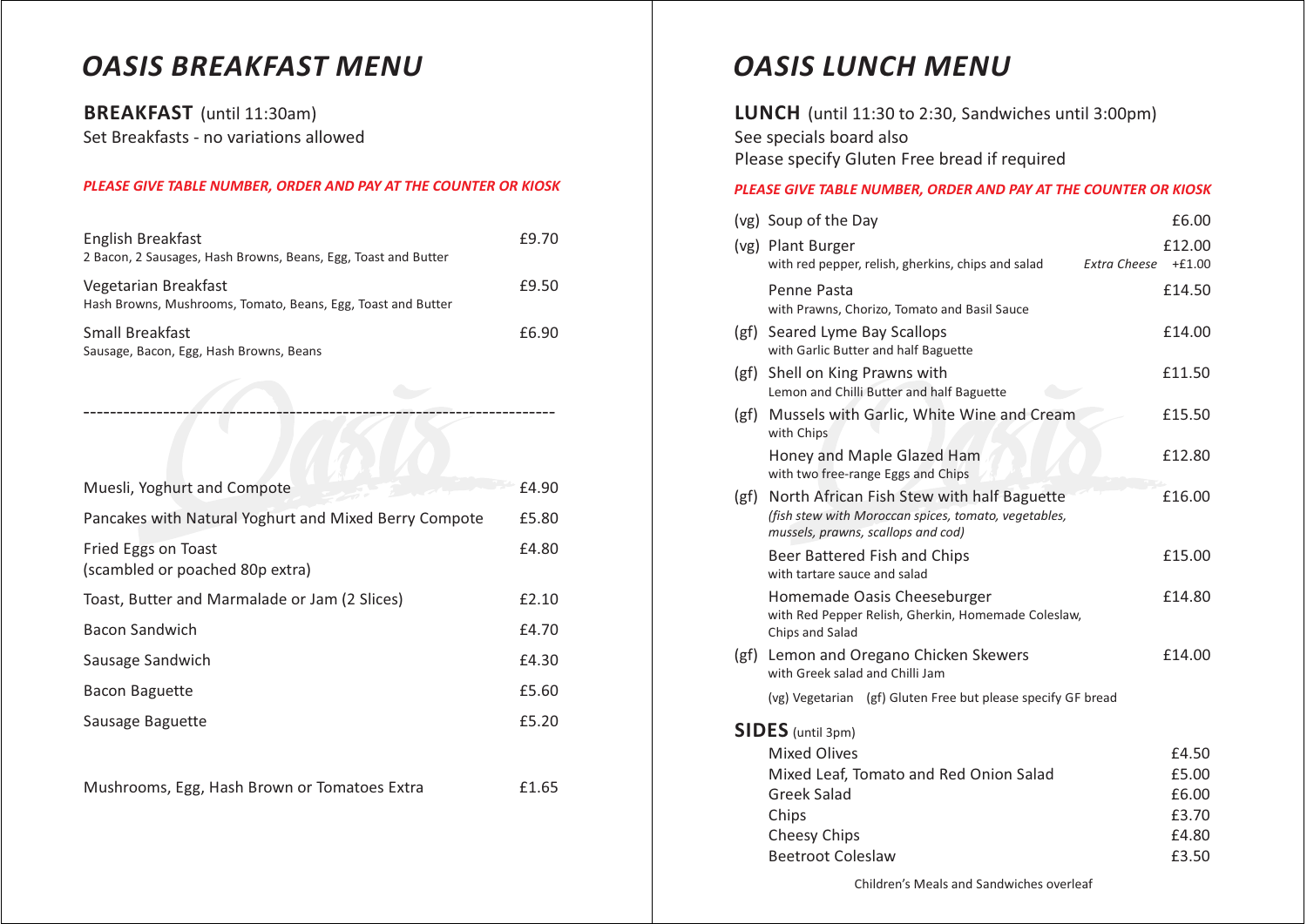## **SANDWICHES** (11:30 until 3pm)

white, brown or GF bread

| <b>Fishfinger with Tartare Sauce</b>                    | £8.30 |
|---------------------------------------------------------|-------|
| Prawn Marie-Rose                                        | £9.50 |
| Cheddar Cheese, Vegetable and Ale Chutney               | £6.30 |
| Maple and Honey Glazed Ham and Cheddar                  | £7.50 |
| <b>BLT with Garlic Mayonnaise</b>                       | £7.50 |
| Smoked Salmon with Red Onion, Cream Cheese and Capers   | £8.00 |
| Grilled Mediterranean Vegetables, hummus and salad (vg) | £8.00 |

### **FOR CHILDREN** (11:30 until 3pm)

| Fishfingers, Chips and Salad         | £4.80 |
|--------------------------------------|-------|
| Two Sausages and Chips               | £4.50 |
| Honey and Maple Glazed Ham and Chips | £4.50 |

## **SIDES** (11:30 until 3pm)

| <b>Mixed Olives</b>                    | £4.50 |
|----------------------------------------|-------|
| Mixed Leaf, Tomato and Red Onion Salad | £5.00 |
| Greek Salad                            | £6.00 |
| Chips                                  | £3.70 |
| Cheesy Chips                           | £4.80 |
| <b>Beetroot Coleslaw</b>               | £3.50 |

#### **CREPES** All £5.80 (11:30 until 3pm)

Berry Compote and Yoghurt Banana and Nutella Maple Syrup and Ice Cream Lemon and Sugar

# *OASIS WINES* (Full list available on request)

| <b>WHITE WINES</b>                                        | 125cl    | 175cl   | 250cl   | <b>Bottle</b> |
|-----------------------------------------------------------|----------|---------|---------|---------------|
| Vermentino (France)                                       | £3.60    | £5.00   | £6.75   | £17.50        |
| Chardonnay (Italy)                                        | £3.70    | £5.20   | £6.95   | £18.50        |
| Sauvignon Blanc (France)                                  | £4.00    | £5.60   | £7.50   | £20.50        |
| Pinot Grigio (New Zealand)                                | £4.30    | £5.90   | £7.80   | £22.50        |
| Picpoul de Pinet (Herault, France) Bottle Only            | -------  |         | ------- | £21.00        |
| Furleigh Estate, Bacchus Fume (Salway Ash, Dorset)        | -------  | .       | ------- | £24.50        |
| Soave Pieropan (Veneto, Italy) Bottle Only                |          |         |         | £25.00        |
| <b>ROSE WINES</b>                                         | 125cl    | 175cl   | 250cl   | <b>Bottle</b> |
| Syrah Rose (France)                                       | £3.60    | £5.00   | £6.75   | £17.50        |
| Rioja Rose (Spain) Bottle Only                            | -------  | ------- | ------- | £19.00        |
| Pinot Grigio Rose (Italy) Bottle Only                     |          |         | ------- | £19.80        |
| <b>RED WINES</b>                                          | 125cl    | 175cl   | 250cl   | <b>Bottle</b> |
| Merlot/Grenache (France)                                  | £3.60    | £5.00   | £6.75   | £17.50        |
| Chianti (Tuscany, Italy) Bottle Only                      |          |         | ------- | £19.00        |
| Rioja (Spain) Bottle Only                                 | .        |         | ------- | £19.50        |
| Malbec (Argentina) Bottle Only                            |          |         | ------- | £20.50        |
| Pinot Noir (Australia) Bottle Only                        | .        |         | ------- | £22.50        |
| <b>SPARKLING WINES Bottle Only</b>                        | 125cl    | 175cl   | 250cl   | <b>Bottle</b> |
| Prosecco (Italy) 20 Cl                                    | -------  | ------- | ------- | £ 8.50        |
| Prosecco Superiore (Italy) 75 Cl                          | ------   |         | ------- | £24.50        |
| Crement de Bourgogne JCB No 21 (Boisset), France) ------- |          |         | ------- | £29.00        |
| Champagne Piper-Heidsieck (France) 20 Cl                  | -------  | ------- | ------- | £15.00        |
| Champagne Piper-Heidsieck (France) 37.5 CI                | -------  | ------- | ------- | £24.00        |
| Furleigh Estate Classic Cuvee (Dorset) 37.5 Cl            | -------- |         | ------- | £20.00        |
| Furleigh Estate Classic Cuvee (Dorset) 75 Cl              | -------  | ------- | ------- | £36.50        |
| Champagne Piper-Heidseck (France) 75 Cl                   | -------  | ------- | ------- | £45.00        |